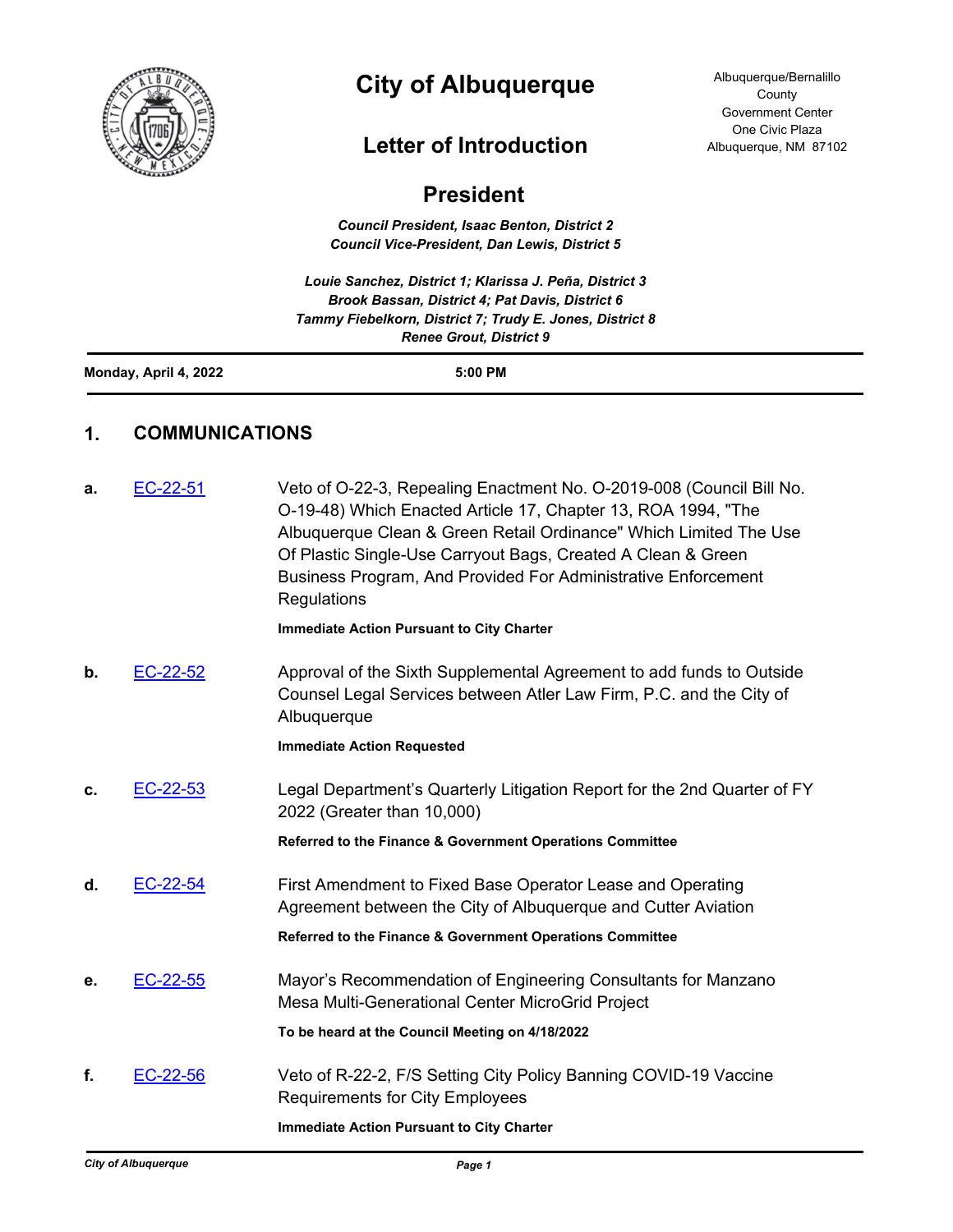| g. | EC-22-57             | Mayor's appointment of Ms. Rand Laura Porter-Park to the Americans<br>with Disabilities Act Advisory Council                                   |
|----|----------------------|------------------------------------------------------------------------------------------------------------------------------------------------|
|    |                      | To be heard at the Council Meeting on 4/18/2022                                                                                                |
| h. | EC-22-58             | Mayor's appointment of Mr. Roger Robb to the Americans with<br><b>Disabilities Act Advisory Council</b>                                        |
|    |                      | To be heard at the Council Meeting on 4/18/2022                                                                                                |
| j. | EC-22-59             | Mayor's appointment of Mx. Alex Jacobus to the Youth Advisory Council                                                                          |
|    |                      | To be heard at the Council Meeting on 4/18/2022                                                                                                |
| 2. | <b>INTRODUCTIONS</b> |                                                                                                                                                |
| j. | $M-22-3$             | Urging The United States Senate To Hear The Nomination For The<br>United States Attorney For The District Of New Mexico (Grout)                |
|    |                      | To be heard at the Council Meeting on 4/18/2022                                                                                                |
| k. | $O-22-18$            | Amending The Albuquerque Retailers, Meat Markets And Wholesalers<br>Ordinance To Regulate Edible Cannabis Products (Fiebelkorn, by<br>request) |

**Referred to the Finance & Government Operations Committee**

**I. [O-22-19](http://cabq.legistar.com/gateway.aspx?m=l&id=/matter.aspx?key=12882)** Amending The Albuquerque Food Sanitation Ordinance To Regulate Edible Cannabis Products (Fiebelkorn, by request)

**Referred to the Finance & Government Operations Committee**

**m.** [R-22-18](http://cabq.legistar.com/gateway.aspx?m=l&id=/matter.aspx?key=12871) **Creating A Pilot Program To Test And Review A Priority-Based** Budgeting Approach In The Development Of The Annual Operating Budget (Sanchez)

**Referred to the Finance & Government Operations Committee**

**n.** [R-22-19](http://cabq.legistar.com/gateway.aspx?m=l&id=/matter.aspx?key=12873) Approving And Authorizing A Certified Local Government Subgrant And Providing An Appropriation To The Planning Department (Benton, by request)

**Referred to the Finance & Government Operations Committee**

**o.** [R-22-20](http://cabq.legistar.com/gateway.aspx?m=l&id=/matter.aspx?key=12874) Staying The Enforcement Of § 2-6-1-4 (B)(1) & (5) And Creating A Working Group To Study The Effects Of Remote Meetings Of Public Boards, Commissions, And Committees (Peña, by request)

**Referred to the Finance & Government Operations Committee**